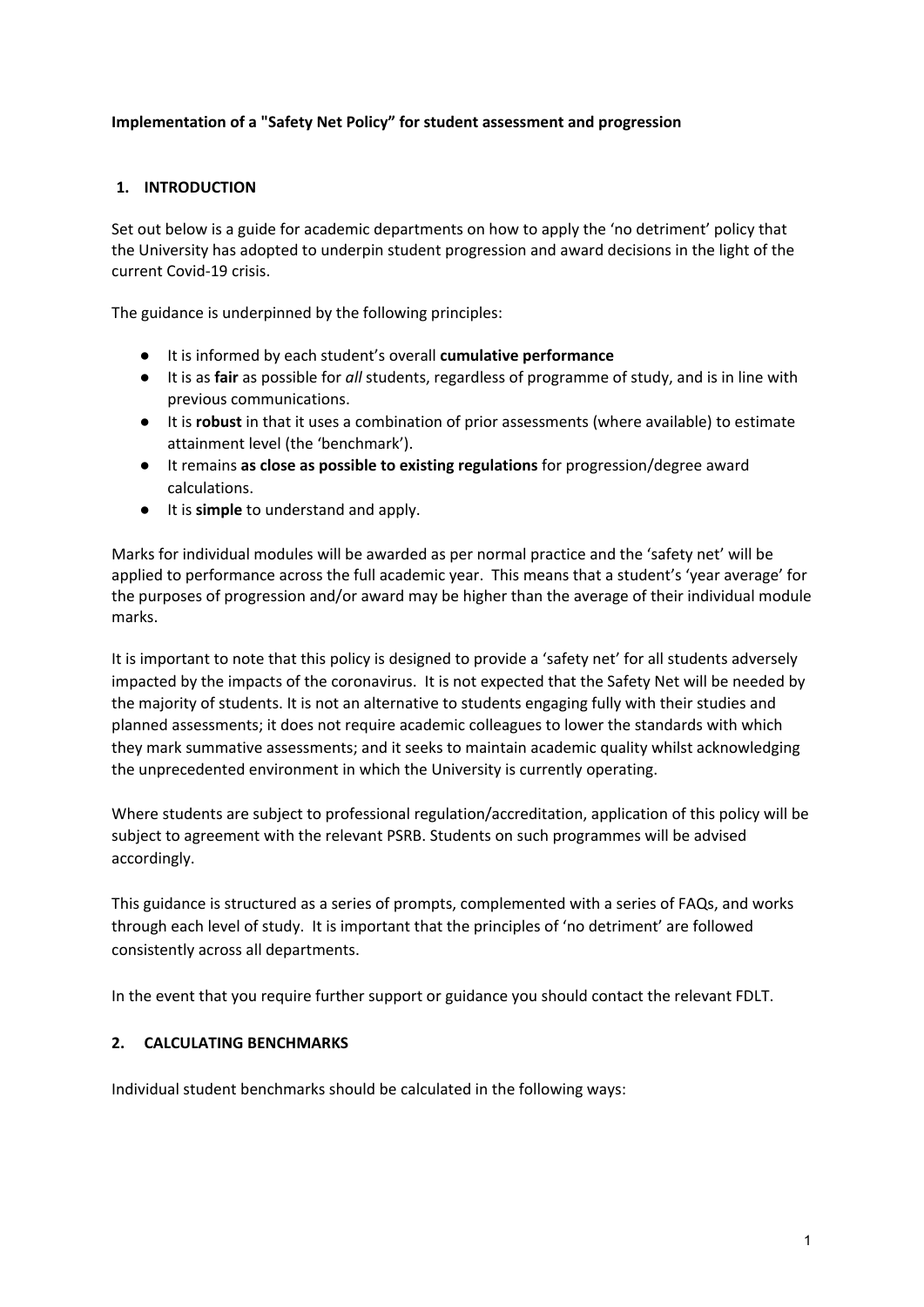#### **2.1 Undergraduate and Integrated Masters Programmes**

#### **2.1.1 University of Sheffield Levels 2 and above (FHEQ Level 5 to Level 7)**

For each student, a benchmark will be calculated based **on the higher of the two following measures**:

- A. The overall average (weighted mean) based on performance on modules completed and assessed<sup>1</sup> between 1 September 2019 and 15 March 2020<sup>2</sup> (thereafter referred to as 'unaffected' marks), where the student has **40** or more credits of unaffected marks.
- B. 100% of the overall average (weighted mean) achieved in the preceding academic year (on the same programme<sup>3</sup>).

Where a student does not have 40 or more credits of unaffected marks, only benchmark B will apply.

The application of the benchmark is also subject to students achieving the minimum required threshold for a pass for each module.

#### *The exceptions*

- *● For direct entry students to FHEQ Level 5 or above, where it is not possible to determine a benchmark based on the above, the benchmark should be determined by taking the average of the best 100 credits over the full year.*
- *● For part time students the benchmarks should be applied on a pro rata basis, based on the proportion of unaffected credits taken since 1 September 2019 or since their last progression point.*

#### **2.1.2 University of Sheffield Level 1 (FHEQ Level 4)**

For Level 1 students, modules completed after 15 March 2020 (affected marks) will be marked on a pass/fail basis only and no end of year average will be calculated.

Students are simply required to have passed each individual unit (whether affected or unaffected) to progress. It is not therefore necessary to calculate individual student benchmarks.

Where students have failed to pass any individual unit, they will be required to present for subsequent examination.

<sup>1</sup> For clarity, this means that all teaching was completed, and the students had submitted all summative assessments associated with that module, prior to 15 March 2020. It does not require the work to have been marked by 15 March or that the results had been considered by an Exam Board.

 $2$  For the majority of programmes this will equate to completed Semester One modules

 $3$  This includes students who may have moved between pathways or between different awards, e.g. BEng/MEng in a given subject.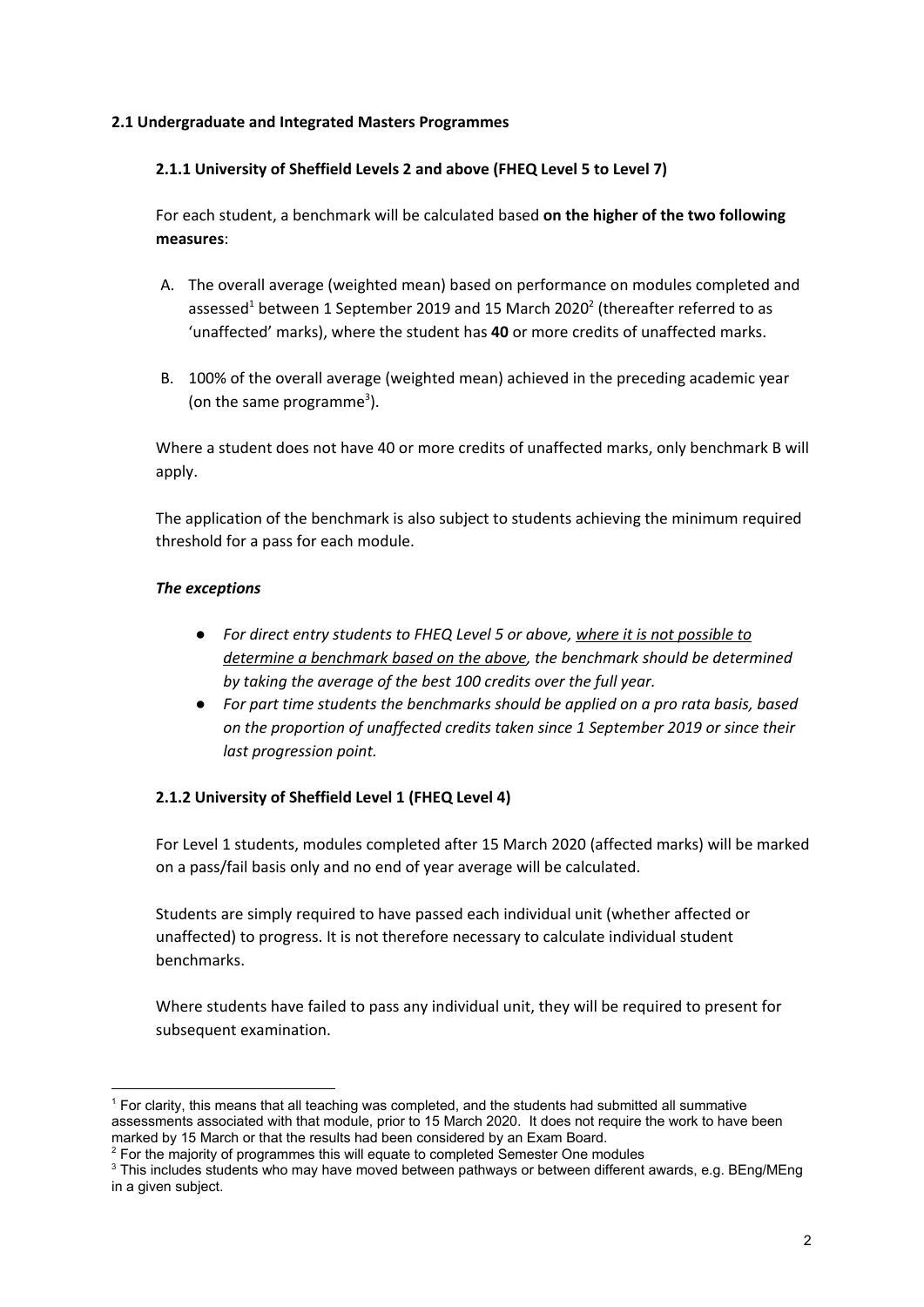Whilst there is no requirement to provide individual marks (other than pass/fail) for assessments completed after 15 March 2020. Department may, at their discretion, provide marks for individual pieces of work for the purpose of supporting student learning only.

### **2.2 Postgraduate Taught Programmes (FHEQ Level 7)**

The Safety Net benchmark for PGT students will be set **based on the higher of the two following measures:** 

- A. The overall average (weighted mean) based on performance on modules completed and assessed between 1 September 2019 and 15 March 2020<sup>4</sup> (hereafter referred to as 'unaffected' marks), where the student has **60** or more credits of unaffected marks.
- B. The average based on the best **150** credits over the full year.

### **2.3 Foundation Level**

The Safety net benchmark for Foundation Year students will be set based on the **higher of the two following measures:** 

- A. The overall average (weighted mean) based on performance on modules completed and assessed between 1 September 2019 and 15 March 2020 (hereafter referred to as 'unaffected' marks), where the student has **40** or more credits of unaffected marks.
- B. The average based on the best **100** credits over the full year.

Worked examples of the above are available here: **[UG Safety Net Examples](https://www.sheffield.ac.uk/polopoly_fs/1.889210!/file/UGSafetyNetExamples.pdf) [PGT Safety Net Examples](https://www.sheffield.ac.uk/polopoly_fs/1.889209!/file/PGTSafetyNetExamples.pdf)**

### **FAQs**

### **What about programmes that did not start in September 2019?**

For programmes that do not operate on the standard academic year, benchmarks should be calculated in the same way, but based on modules completed and assessed before the 15 March and since the last progression point, and the previous year's performance.

# **Does the student need to sit, and pass, summative assessments taken after 15 March for the safety net policy to apply?**

Yes. A student cannot opt out of assessments after the 15 March and rely solely on benchmark performance. These assessments must be completed, and passed, at the minimum threshold required for that programme, to evidence that s/he has met the learning outcomes and can be awarded the associated credit.

<sup>&</sup>lt;sup>4</sup> For the majority of programmes this will equate to completed Semester One modules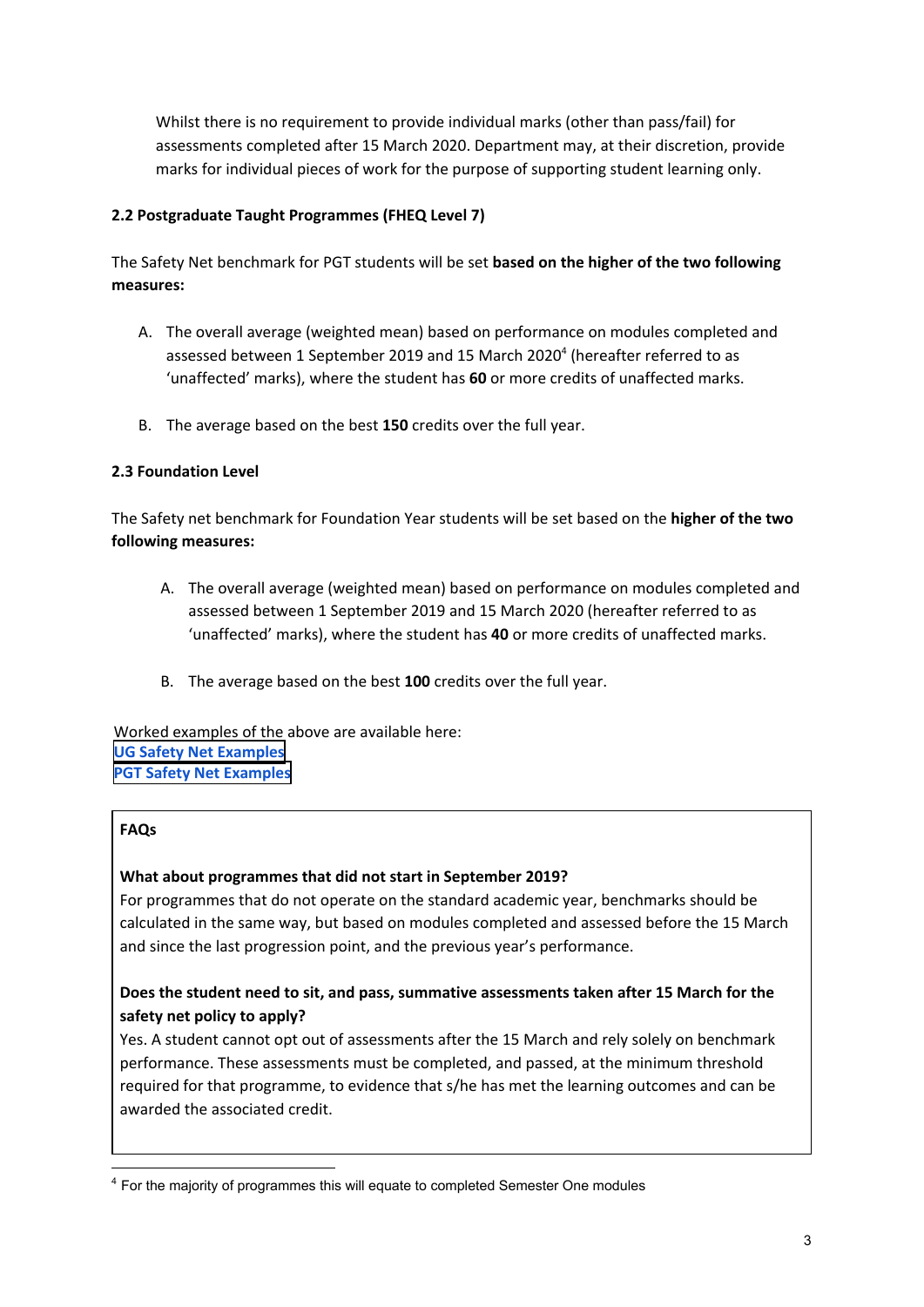In the event that a student cannot take an assessment, for example through illness, the usual EC processes will apply.

## **What if no summative assessment has taken place (and therefore no unaffected marks achieved) before 15 March on a particular programme?**

Benchmarks (as described above) allow for these situations in the majority of cases. However, it may be helpful to note that current regulations permit departments, at the discretion of the examination board, to:

- Moderate cohort marks (where there is sufficient evidence that the current cohort is out of line with the performance of previous cohorts)
- Consider whether students who have marginal/borderline fails should be given the minimum pass mark based on previous performance.
- Make reference to students' performance before and after 15 March, including formative<sup>5</sup> assessments (particularly where this is to the benefit of the student concerned) and to make a holistic judgement of their performance. However, formative assessments **must not** be used to create a benchmark.

In all cases, any decisions to adjust marks must be recorded in the record of the examination board and the reasons for doing so clearly set out.

## **If there are no summative assessments prior to 15 March, could formative assessments be used instead?**

Formative assessments are designed for students to develop and practice their skills ahead of summative assessment, rather than to assess their performance, and therefore **should not be used in calculating their benchmark** performance. A department may however wish to refer to them as per above.

### **Will the benchmarks be calculated centrally, or by the academic department?**

The information on affected and unaffected modules needed to calculate benchmarks is held in departments. It is therefore the responsibility of academic departments to complete this work prior to examination boards.

Individual student benchmarks must be available to the Exam Board and records should be kept.

**Does the safety net policy apply to re-sit students who are assessed in the summer resit period?** Where a student has failed a module and needs to resit, the overall module result will be capped at a bare pass in line with [General Regulations for First Degrees/](https://www.sheffield.ac.uk/polopoly_fs/1.743323!/file/22_Reg_XV_General_Regulations_for_First_Degrees.pdf)[Higher Degrees.](https://www.sheffield.ac.uk/polopoly_fs/1.743321!/file/23_Reg_XVI_General_Regulations_for_Higher_Degrees_PG_Dips_and_PG_Certs.pdf) The safety net policy applies to students who have passed the assessment. The extenuating circumstances process will account for students whose performance has been affected by issues.

### **What about Group Work?**

<sup>&</sup>lt;sup>5</sup> Formative assessments are those taken for the purpose of consolidating learning and which do not contribute to progression of award.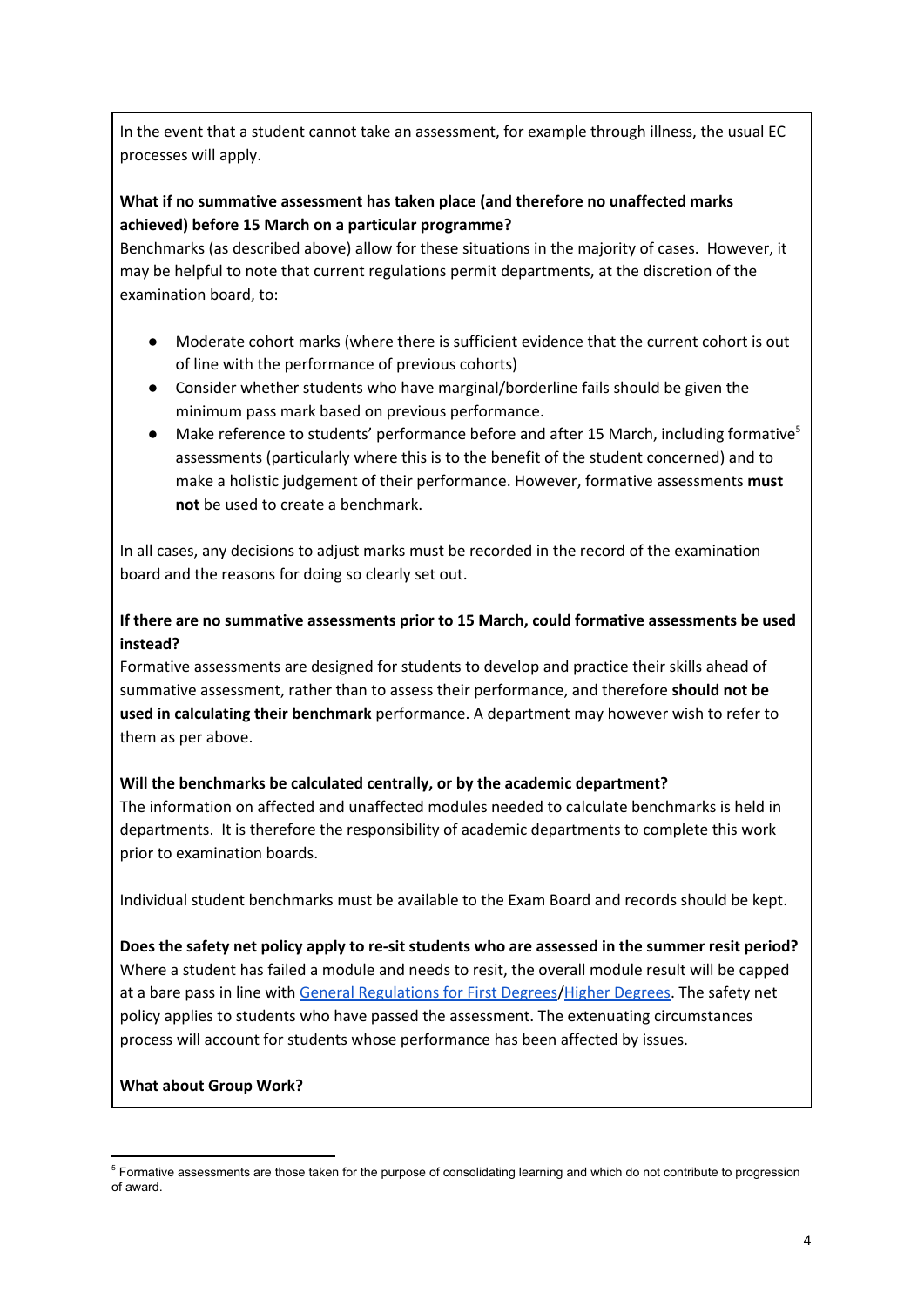It is acknowledged that some students may be advantaged where the benchmark, based on 40/60 credits of unaffected assessment, included a high level of group work. In the spirit of no detriment, this is an accepted risk.

Conversely, for high performing students this may mean the application of a benchmark presents less protection, but good performance in assessments post 15 March should leave them no more disadvantaged than would have been the case had General Regulations only applied.

### **Are there circumstances in which the student would not benefit from the Safety Net Policy?**

The Safety Net Policy is designed to support students in the current circumstances, whilst upholding standards and academic integrity. Should a student use unfair means, appropriate penalties will be used ranging from awarding no grade for the piece of work or failure in an examination through to expulsion from the University in extremely serious cases. In such cases the safety net policy would not be used to compensate for penalties applied.

To benefit from the safety net students must complete all assessments for a given module AND achieve a minimum threshold of performance to evidence that they have achieved the necessary learning outcomes to be awarded the credit. This is to ensure that students continue to engage with their studies and to ensure that minimum quality standards are maintained.

### **How will students know if they have benefited from the Safety Net Policy?**

In the event that a student's overall year average for the purposes of progression and/or award is higher than the average had it been calculated under General Regulations (based on affected and unaffected marks) they can assume that they have benefited from the no detriment policy. Students will still receive individual module marks at Foundation Level and Levels 2 and above.

If a student has failed a module (i.e. if they did not complete all required assessments within a module and/or meet the minimum threshold to evidence they met the learning outcomes needed to achieve the associated credit) they should be counselled as to why the safety net has not automatically assured their progression or award. The safety net will be applied following subsequent examination, so long as the minimum standard has been achieved.

### **What if a student is taking assessments out of cycle?**

The Safety Net Policy should be applied for any students who have both studied for and completed assessment on programmes since 1 September 2019, or for non standard programmes since the last progression point, who have had their study disrupted by the Covid 19 crisis.

### **What about students on study abroad years?**

These students should be considered on a case by case basis, or by group/cohort where students are similarly impacted, taking account of:

- the nature of their studies
- the situation in the country of study
- what adjustments the host institution may have made to level/module marks locally to mitigate the impacts of Covid-19
- whether students have been able to continue their studies remotely from the UK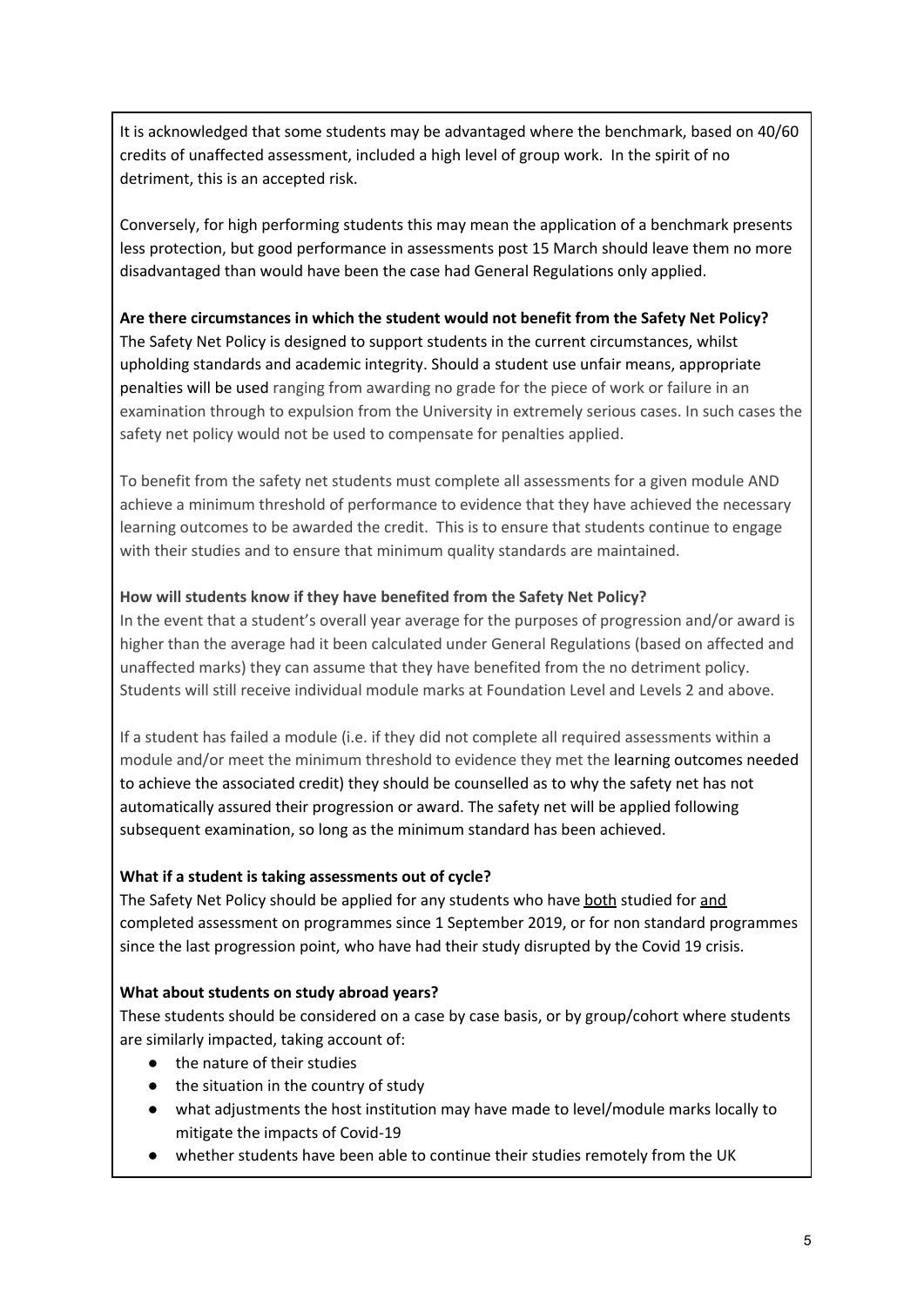### **What about students on a placement year?**

Again these students should be considered an a case by case basis, or by group/cohort where students are similarly impacted, taking account of:

- the nature of the placement
- programme regulations (e.g. some faculties apply the 38 week rule)
- PSRB and other external requirements
- The contract of employment with a given employer

### **What about visiting students?**

Again these students should be considered an a case by case basis, or by group/cohort where students are similarly impacted, taking account of:

- the nature of their studies
- what adjustments the host institution may have made to level/module marks locally to mitigate the impacts of Covid-19 to ensure to avoid students benefiting twice
- Whether students have been able to continue their studies remotely

## **What about students sitting modules for credit (e.g.CPD), but not as part of a full programme of study?**

Where you have individual students, or groups of students in this category you should talk to the relevant FDLT in the first instance.

### **3. PROGRESSION AND AWARD**

### **3.1 Calculation of Final awards**

The final award should be calculated in the first instance using the University's General Regulations and those regulations specific to individual programmes of study, and based on actual module marks (affected and unaffected).

The mark determined from the above should be viewed against the student's benchmark and the higher of the two marks used to inform the final degree classification/award.

Normal practices around moderation, extenuating circumstances, etc will apply.

Worked examples of the above are available here: **[UG Safety Net Examples](https://www.sheffield.ac.uk/polopoly_fs/1.889210!/file/UGSafetyNetExamples.pdf) [PGT Safety Net Examples](https://www.sheffield.ac.uk/polopoly_fs/1.889209!/file/PGTSafetyNetExamples.pdf)**

### **3.2 Progression between levels of Study**

Progression between years of study should be determined, in the first instance, using the University's General Regulations and those regulations specific to individual programmes of study, and based on actual module marks (affected and unaffected) or pass/fail grades.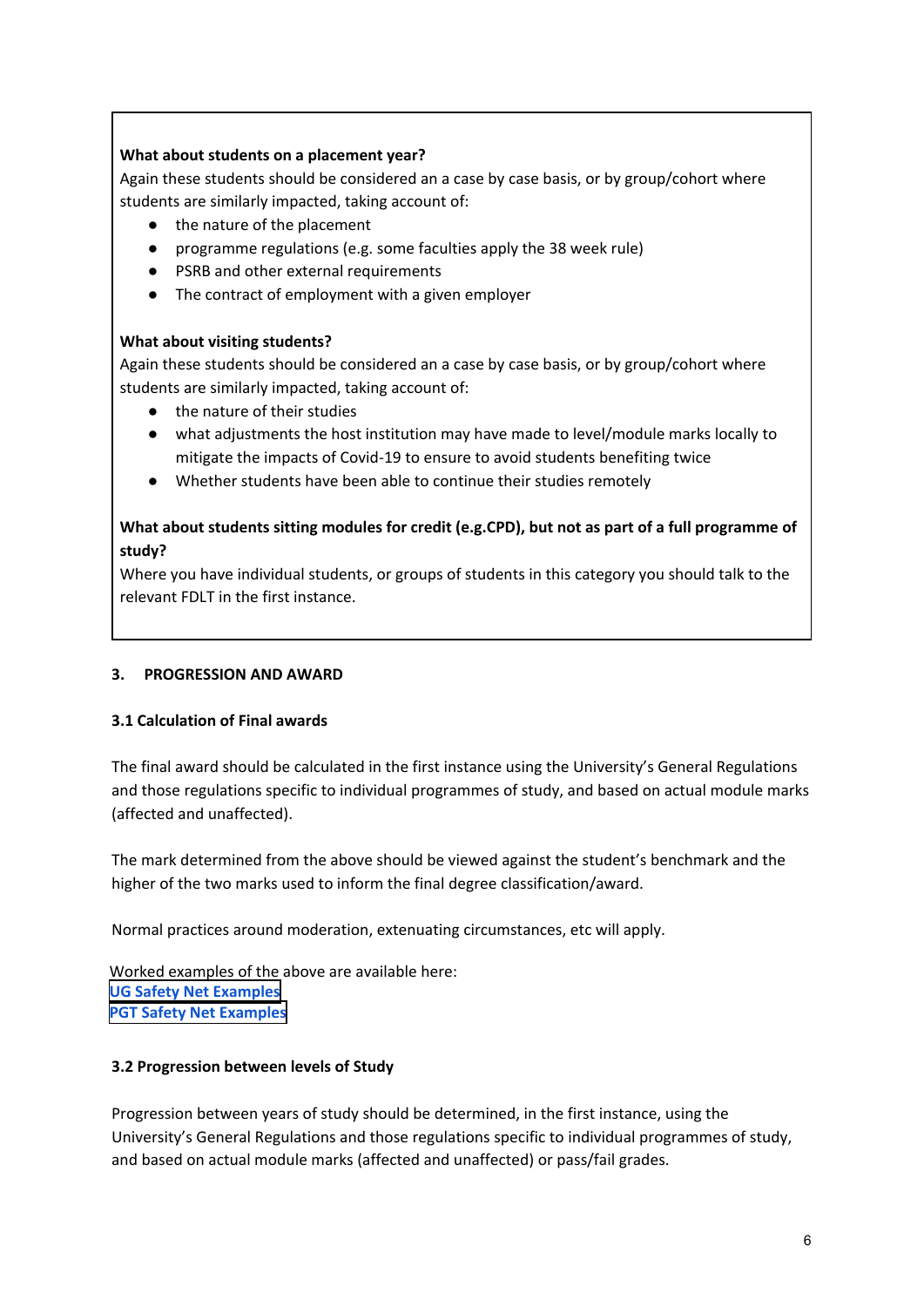For progression from Foundation Year, or beyond Level 2, the weighted mean should be calculated, as per the University's General Regulations and those regulations specific to individual programmes of study based on actual module marks (affected and unaffected), and viewed against the student's benchmark. The higher of the two should be used to inform the year average for the purpose of progression, and (where relevant in future years) the calculation of the final award.

As per General Regulations, Examiners may in their discretion recommend that a student who is awarded not fewer than 100 credits at Level 2 be permitted to proceed to Level 3.

Normal practices around moderation, extenuating circumstances, etc will apply.

Normal processes for appeal will apply.

### **FAQs**

# **What new/additional discretion does the Examination board have to support severely impacted students?**

For students impacted by the Covid 19 crisis, Examination Boards may, in exceptional circumstances, offer one or more resit, as a first attempt at a later date, to a student (including final year students) who has had their progress severely and extensively impacted, instead of applying the Safety Net Policy, if it is felt that this would advantage the student.

Equally, should a student request it, they may be offered the opportunity to resit all affected assessments at a later date, and within one calendar year of the original assessment, but a) their mark would then be calculated under normal regulations (without the benefit of a safety net), b) they must accept that the mode of assessment may not be the same as that taken in their first attempt, e.g. where adjustments were made to support remote assessment, and c) they cannot cherry pick which affected assessments they wish to resit.

### **How are year averages calculated for Level 1 students?**

The University has agreed that students completing Level 1, where these are not subject to external requirements such as those set by PSRBs, may be awarded a simple pass/fail for each module completed after 15 March 2020, and for the purposes of progression. So long as students have presented for all summative assessments, before and after the 15 March, and have passed all units at the minimum level required, they can simply be awarded a PASS/FAIL.

Should a student have not passed a module at the minimum level required, but is close to the PASS/FAIL borderline, the examination board may, at its discretion, use performance prior to the 15 March to give the student the benefit of doubt and to award a PASS based on the principles of no detriment.

## **What will appear on student transcripts?**

For Level 1 students, transcripts will provide pass/fail information rather than grades for modules completed after 15 March 2020.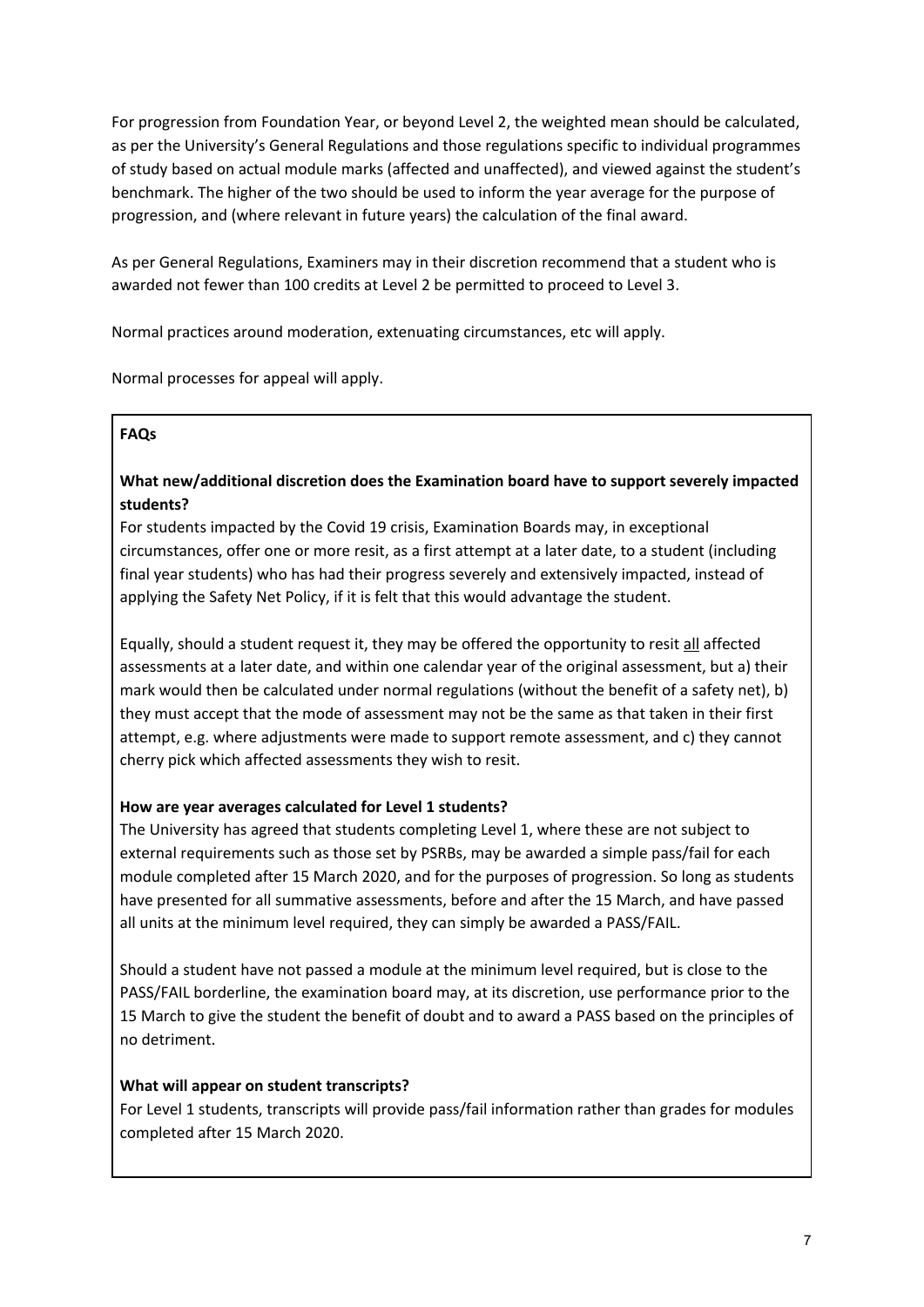For Foundation Year and Level 2 and above students, transcripts will still show actual module marks achieved.

For PGT students, transcripts will still show actual module marks achieved.

### **4. EXAMINATION BOARDS**

### **4.1 Information required in advance of the Examination Boards**

In making arrangements for examination boards, academic departments must share full details of the Safety Net Policy with their internal and external examiners as well as all members of the examination board.

Individual student benchmarks, and the impact of these on individual student performance must be available to the examination board and set out in a way that is clear to follow. This information, and any decisions taken at the examination board, must be kept on file, including the rationale behind any decisions made, whether relating to an individual student or the full cohort.

### **4.2 Information the Examination Board will need**

The examination board should have available to it:

For each module

- Actual marks achieved for each unaffected module (completed before 15 March 2020)
- Actual marks achieved for each affected module (completed after 15 March)

For each student

- The student's overall grade/average for the year based on performance across all modules and in line with the normal application of general and programme specific regulations
- The student's benchmark

The examination board should then be asked to use the higher to determine progression, or the final degree classification, considering any adjustments, extenuating circumstances, etc.

### **4.3 Borderline and Complex Cases**

As per normal circumstances, there will be individual students where there is a need for examiners to review performance in detail and to consider multiple factors influencing their performance. The Safety Net Policy does not remove or diminish the powers that examination boards are afforded under the University's General Regulations. For example, departments are reminded of Regulation XV: General Regulations for First Degree, para 47 states, *In every case, the Examiners will recommend the classification which, having regard to all the evidence before them, best reflects the overall performance of the student.'*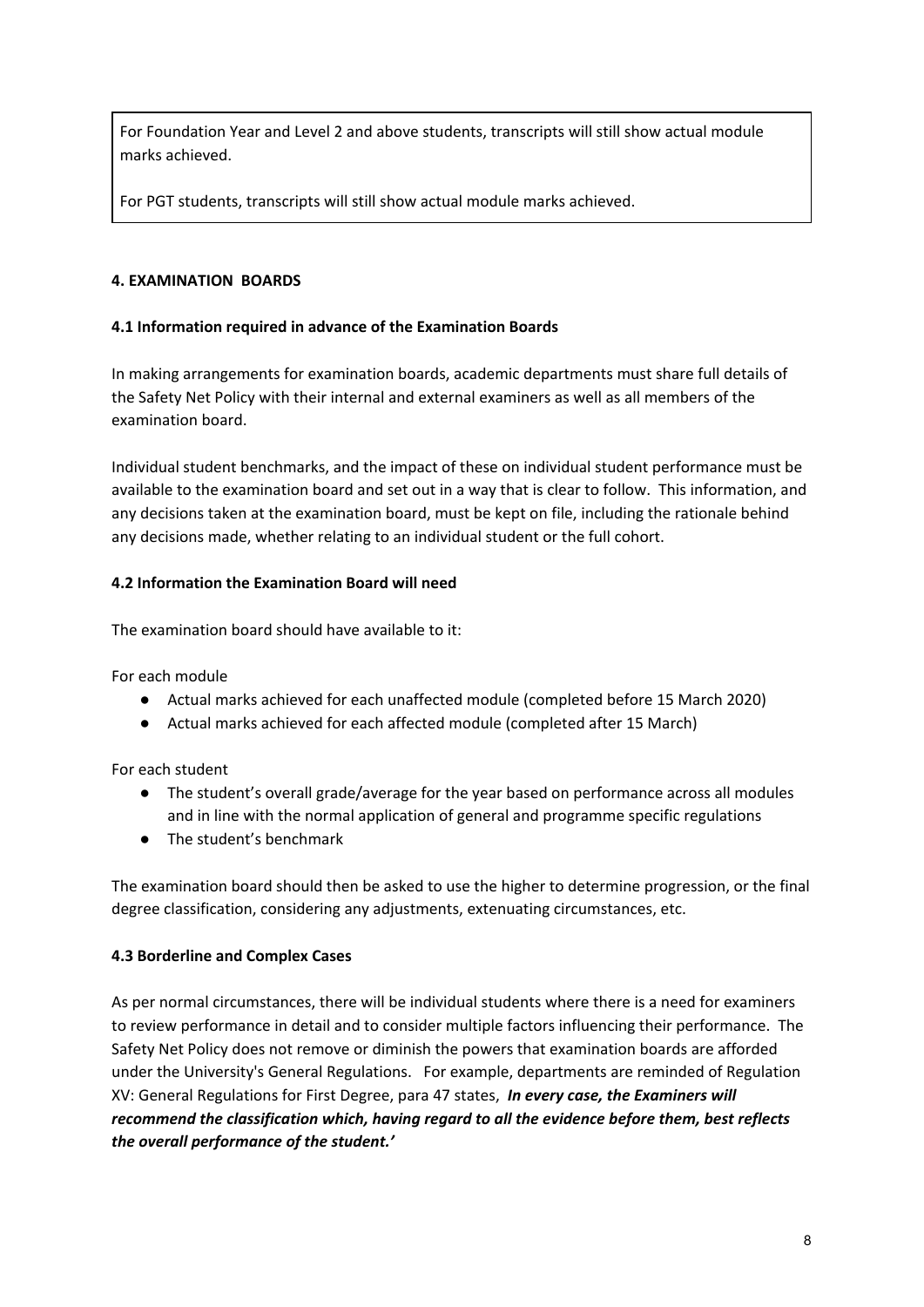## **FAQs**

## **What does the safety net mean for programmes that include a weighted mean grade threshold for progression from Level 2 onto Level 3 of the integrated Masters track?**

Where a programme includes a minimum weighted mean grade for progression, and this is achieved through the Safety Net Policy, the department should provide advice and guidance to individual students on the basis of their Semester 2 performance to guide them if transfer to the 3 year Bachelors programme may be more appropriate for them.

### **Does the safety net apply if a student is resitting/re-submitting their PGT dissertation?**

If a student is re-submitting a dissertation for which the original piece of work was submitted before 15 March the safety net does not apply.

If however the student has undertaken a new project, significantly changed the content of the dissertation such to the extent that they might be deemed to have undertaken a novel piece of work, then the safety net should be applied, but caveated with the fact that their overall mark may be capped in line with the programme regulations and that the dissertation must meet minimum quality standards.

### **What about students on part-time masters programmes?**

The safety net applies to all modules where teaching and/or assessment have been directly impacted by the Covid-19 crisis. For part-time students, who do not have a progression point at the end of the 2019/20 cycle, the safety net will need to be applied at the relevant, future examination board.

## **We teach the same module in Semester 1 and Semester 2. What if one group of students performs better than the other?**

It is acknowledged that students taught and assessed on the same module may be advantaged (or disadvantaged) depending on whether their teaching and assessment took place before or after the 15 March. For example, they may have been negatively impacted by the transition to remote teaching, they may have been advantaged by a particular module forming part of the benchmark calculation, and they may have benefited or otherwise by the different assessment methods used depending on the Semester in which they completed the module. In most cases, we would expect some 'balancing out,' however examination boards should be mindful of these disparities and seek to form a judgement such that no group is unfairly disadvantaged.

In these situations departments should liaise with the relevant FDLT for guidance.

## **How will marks be released to students?**

Further guidance will follow from Student Administration Services regarding arrangements for the release of marks to students.

This will also include details of arrangements and deadlines for the provision of module marks for entry onto CIS.